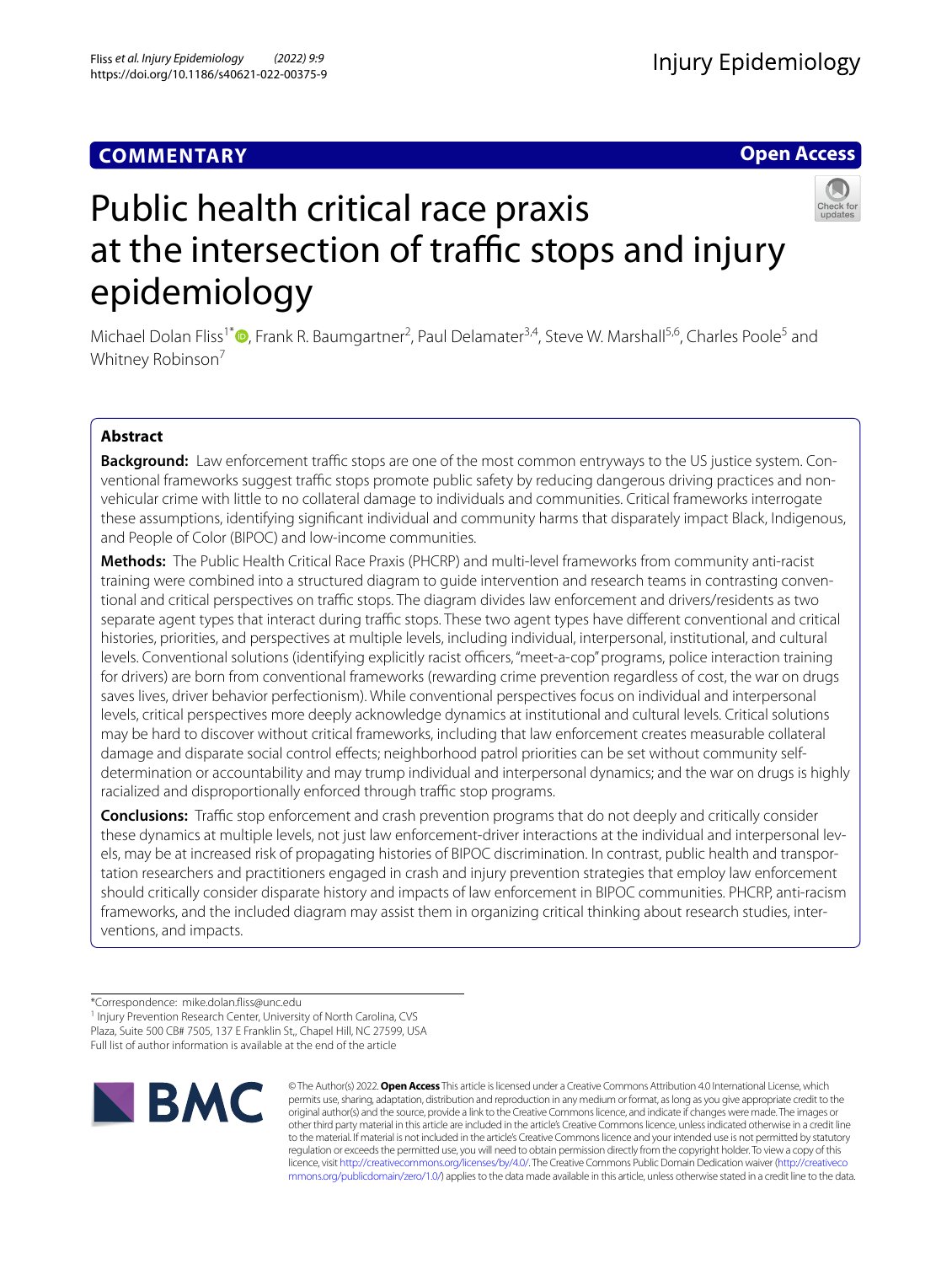**Keywords:** Traffic stop, Motor vehicle crash, Disparity, Crime, Law enforcement, Policing, Race, Anti-racism, Public health critical race praxis

# **Background**

Law enforcement traffic stops are one of the most common entryways to the US justice system. Conventional public health frameworks suggest traffic stops promote public safety by reducing dangerous driving practices while having little if any collateral damage to individuals and communities. Conventional law enforcement frameworks (Scalia [1996](#page-8-0)) see traffic stops as a legally valid reason to investigate any person viewed with suspicion, which may lead them to target individuals based on their intersectional identities rather than driving behaviors. Viewed critically through racialized history and context, traffic stops have clear harms at the individual, interpersonal, institutional, and cultural levels. These harms, especially those disparately affecting Black, Indigenous, and People of Color (BIPOC) and low-income communities, must be weighed against stated public health benefts.

Traffic safety interventions, including popular Vision Zero campaigns (Conner [2017](#page-7-0)), require a critical view of the role that traffic enforcement can play in public safety. There are proven interventions to reduce crashes and racial disparities in traffic stops, including one we evaluated previously in *Injury Epidemiology* (Fliss et al. [2020\)](#page-7-1). Injury epidemiology has a long history of applying critical thinking frameworks such as the Haddon Matrix while conceiving and critiquing interventions. This commentary combines two frameworks, the Public Health Critical Race Praxis (PHRCP) and community anti-racism trainings, into a diagram that supports public health practitioners, researchers, and community groups to think critically about involving law enforcement in crash prevention.

#### **Main text**

#### **What are critical race theory (CRT) and public health critical race praxis (PHCRP)?**

Critical Race Theory (CRT) 'defines the set of anti-racist tenets, modes of knowledge production, and strategies a group of legal scholars of color in the 1980s organized into a framework targeting the subtle and systemic ways racism currently operates above and beyond any overtly racist expressions' (Ford and Airhihenbuwa [2018\)](#page-7-2). CRT distinguishes itself from both colorblind approaches to racism, such as a feminism or class critique disconnected from intersectional race realities, and from civil rights approaches that seek redress for racism without changing underlying racist structures.

Ford and Airhihenbuwa called for CRT's inclusion in public health in 2010 (Ford and Airhihenbuwa [2010](#page-7-3)) and again in 2018 (Ford and Airhihenbuwa [2018\)](#page-7-2), promoting the PHCRP as a semi-structured framework to facilitate the integration of CRT into public health research disciplines, including epidemiology, that produce and interpret evidence used for intervention evaluation and policy promotion.

The PHCRP has four foci and eleven affiliated, interrelated principles. The four foci are  $(1)$  contemporary patterns of racial relations, (2) knowledge production, (3) conceptualization and measurement, and (4) action. The eleven principles that relate to one or more foci are: (1) race consciousness, (2) primacy of racialization, (3) race as a social construct, (4) gender as a social construct, (5) ordinariness of racism, (6) structural determinism, (7) social construction of knowledge, (8) critical approaches, (9) intersectionality, (10) disciplinary self-critique, and (11) voice.

We have not formally been formally trained in PHCRP (Ford and Airhihenbuwa [2018\)](#page-7-2), so humbly ofer our application as much to demonstrate its application to traffic stops as to advance our own understanding. We also draw on previous experience with community anti-racism training (through dismantling Racism Works and the Racial Equity Institute) based on frameworks from the People's Institute for Survival and Beyond (PISB) (The People's Institute [2019\)](#page-8-1). These characteristics of institutions (Okun [2010](#page-8-2)) overlap with PHCRP in many ways. Contrasting the conventional view of racism as purely interpersonal, PISB-infuenced trainings present racism as both hierarchical and nested (i.e., internalized racial superiority and inferiority, interpersonal interactions, institutional settings, and cultural context). This model mirrors multilevel (Diez [2002](#page-7-4)) frameworks used in social epidemiology (Gee [2008\)](#page-7-5), traffic crash research (Adanu et al. [2017](#page-7-6)), geography (Kim and Subramanian [2016](#page-8-3)), and criminology (Jones and Pridemore [2018](#page-8-4)) settings.

Since its introduction, CRT and the PHCRP have been increasingly used to guide study design, interpretation, and suggest areas for future research. These applications are varied, including public park features in Latino immigrant neighborhoods (García et al. [2016\)](#page-7-7), lead water contamination in Flint, MI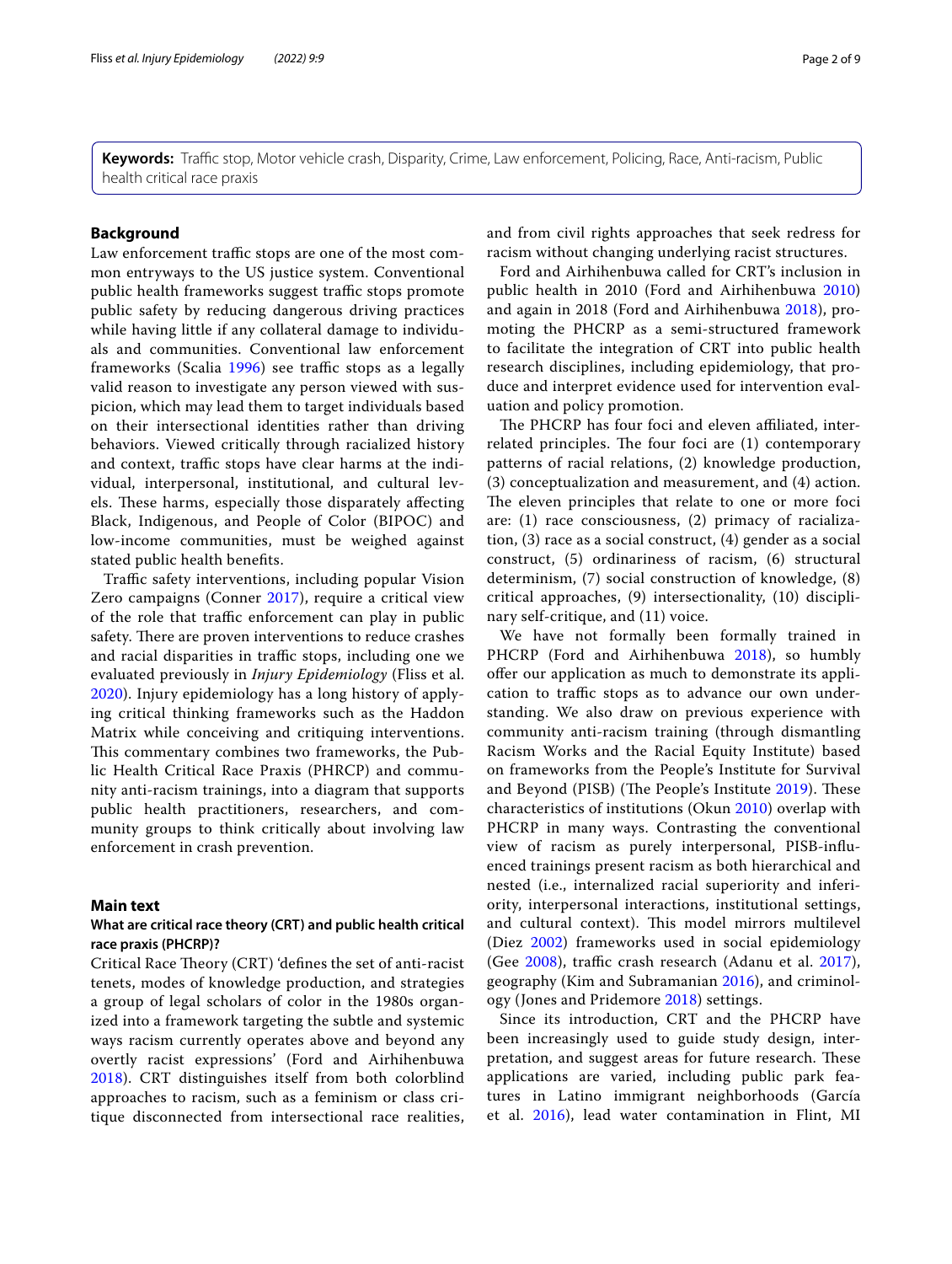<span id="page-2-0"></span>

| Table 1 PHCRP versus conventional view of traffic stop frameworks<br>Principle <sup>a</sup> | Affiliated focus <sup>a</sup>                                      | Definition <sup>a</sup>                                                                                                                                  | Conventional approach                                                                                                                                                                                                                                                                                                                                                                                                                                                                                                                                                                                        | PHCRP approach                                                                                                                                                                                                                                                                                                                                                                                                                                                                                                                                                                                                                                                                                    |
|---------------------------------------------------------------------------------------------|--------------------------------------------------------------------|----------------------------------------------------------------------------------------------------------------------------------------------------------|--------------------------------------------------------------------------------------------------------------------------------------------------------------------------------------------------------------------------------------------------------------------------------------------------------------------------------------------------------------------------------------------------------------------------------------------------------------------------------------------------------------------------------------------------------------------------------------------------------------|---------------------------------------------------------------------------------------------------------------------------------------------------------------------------------------------------------------------------------------------------------------------------------------------------------------------------------------------------------------------------------------------------------------------------------------------------------------------------------------------------------------------------------------------------------------------------------------------------------------------------------------------------------------------------------------------------|
| 1. Race consciousness                                                                       | $\overline{\overline{z}}$                                          | tion; awareness of racial stratification<br>Deep awareness of one's racial posi-<br>processes operating in colorblind<br>contexts                        | passengers are irrelevant, as are demo-<br>segregation, income disparities, power<br>graphics of neighborhoods, agencies,<br>feed traffic crash and stop disparities<br>'Color blind" traffic stop interactions<br>and representation disparities, infra-<br>and political representation. Ignores<br>structure investments) that further<br>law. Race and of officer, driver, and<br>crime and universal application of<br>existing stratification by race (e.g.,<br>based on "objective" measures of                                                                                                       | and act equitably (not objectively) given<br>health impact. Understand organization<br>stratifications (e.g., segregation, income<br>demographic dynamics. Acknowledge<br>disparities, power and representation,<br>and neighborhood-level identity and<br>disconnect from measures of public<br>racially asymmetrical distribution of<br>discretionary application of law and<br>interactions, e.g., internalized supe-<br>and explicitly biasing interpersonal<br>infrastructure investments). Adopt<br>Understand role of individual race<br>interactions. Acknowledge highly<br>identities in decision making and<br>riority and inferiority in implicitly<br>actively anti-racism frameworks |
| 2. Primacy of racialization                                                                 | Contemporary racialization                                         | The fundamental contribution of racial<br>stratification to societal problems; the<br>central focus of CRT scholarship on<br>explaining racial phenomena | by disparities in outcomes (e.g., differ-<br>decision making or when challenged<br>racial bias in interpersonal actions or<br>tive collateral byproducts instead of<br>primary consequences of policing.<br>Framing racial disparities as nega-<br>Defensiveness on accusations of<br>ences in stop, search, etc. rates)                                                                                                                                                                                                                                                                                     | for building study designs and interpret-<br>supremacist law setting and the primary<br>tional frameworks with CRT frameworks<br>effectiveness of racism as an organizing<br>suppression strategy. Contrast conven-<br>and poverty. Center histories of White<br>policing, especially war on drugs and<br>modern-day treatment of epidemics<br>Acknowledge primacy of racialized<br>ing results                                                                                                                                                                                                                                                                                                   |
| 3. Race as a social construct                                                               | Contemporary racialization, conceptu-<br>alization and measurement | Significance that derives from social,<br>political, and historical forces                                                                               | and time-specific changing definitions<br>boxes. No discussion of political forces<br>ancestry, etc., in limited race-ethnicity<br>immutable, self-identified, biological<br>construct. Race is synonymous with<br>phenotype. No discussion of place-<br>strengths and limitations of catego-<br>rizing diverse people's phenotypes,<br>cultural and language experiences,<br>(capitalism, White supremacy) that<br>self- and other-ascribed identities,<br>of racial identity. No discussion of<br>drive disparate treatment by race<br>of race, self- and other-ascription<br>Race is only conceived as an | sions, social control and broken-window<br>historical and present-day racialized war<br>on drugs, enforcement of land use deci-<br>assessing race, including place-specific<br>race and disparities juxtaposed against<br>definitions of race categories. Describe<br>the legal treatment and protection of<br>explicitly and implicitly. Contextualize<br>polices to promote White supremacy<br>passing (e.g., as White non-Hispanic),<br>ment racist policies in particular: e.g.<br>Acknowledge nuanced dynamics in<br>traffic stop programs in decades of<br>self- or other-identification of race-<br>racism in general and law enforce-<br>ethnicity, and the changing social               |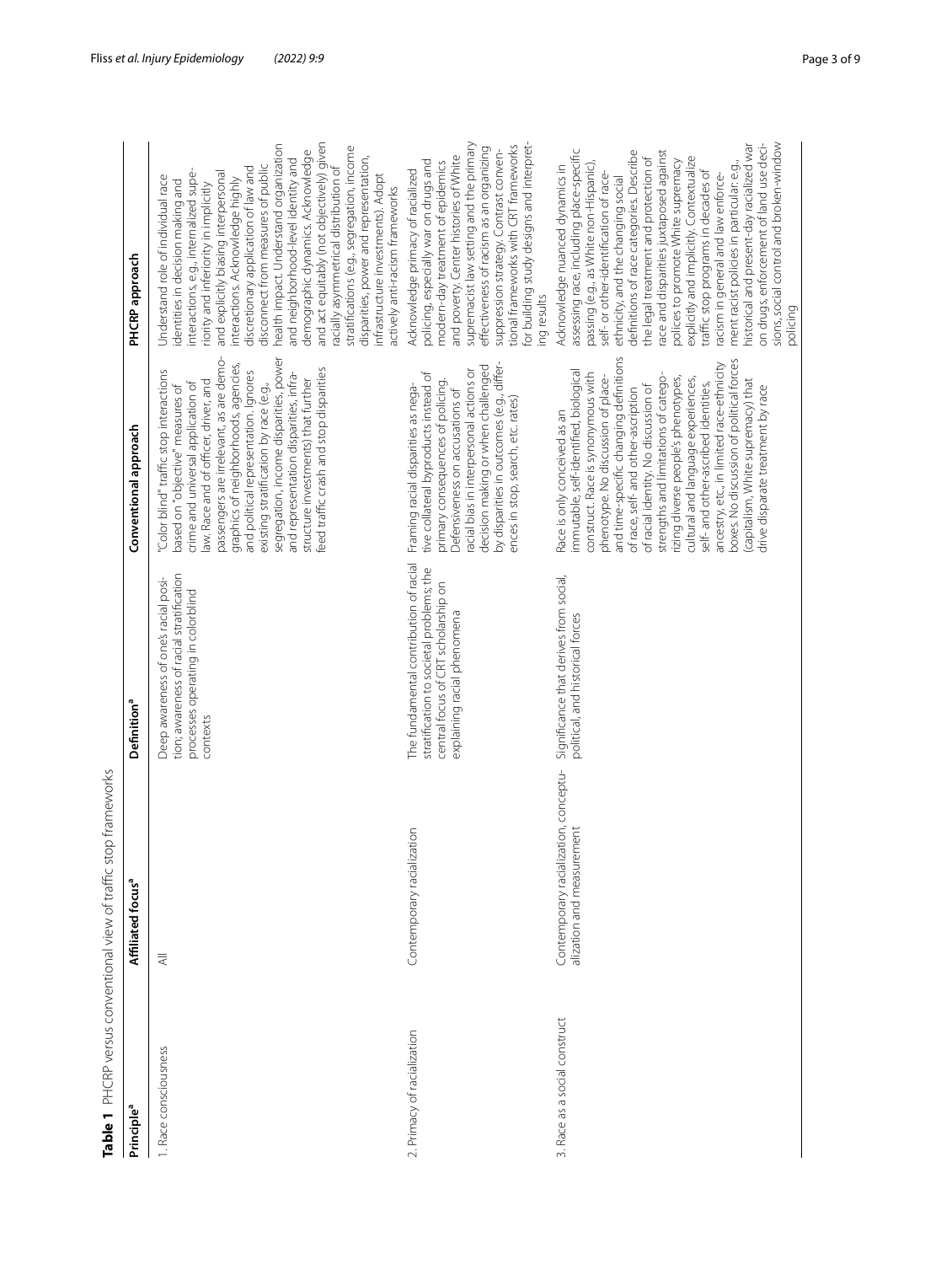| 4. Gender as a social construct<br>Principle <sup>a</sup> |                                                                                  |                                                                                                                                                                                                                                                                |                                                                                                                                                                                                                                                                                                                                                                                                                                                                                                                                                                                                                                                                                                                                                                                |                                                                                                                                                                                                                                                                                                                                                                                                                                                                                                                                                                                                                                                                                                                                                                                                                                                         |
|-----------------------------------------------------------|----------------------------------------------------------------------------------|----------------------------------------------------------------------------------------------------------------------------------------------------------------------------------------------------------------------------------------------------------------|--------------------------------------------------------------------------------------------------------------------------------------------------------------------------------------------------------------------------------------------------------------------------------------------------------------------------------------------------------------------------------------------------------------------------------------------------------------------------------------------------------------------------------------------------------------------------------------------------------------------------------------------------------------------------------------------------------------------------------------------------------------------------------|---------------------------------------------------------------------------------------------------------------------------------------------------------------------------------------------------------------------------------------------------------------------------------------------------------------------------------------------------------------------------------------------------------------------------------------------------------------------------------------------------------------------------------------------------------------------------------------------------------------------------------------------------------------------------------------------------------------------------------------------------------------------------------------------------------------------------------------------------------|
|                                                           | Affiliated focus <sup>a</sup>                                                    | Definition <sup>a</sup>                                                                                                                                                                                                                                        | Conventional approach                                                                                                                                                                                                                                                                                                                                                                                                                                                                                                                                                                                                                                                                                                                                                          | PHCRP approach                                                                                                                                                                                                                                                                                                                                                                                                                                                                                                                                                                                                                                                                                                                                                                                                                                          |
|                                                           | d measurement<br>s of masculinity,<br>Contemporary norms<br>conceptualization an | Significance of gender constructions<br>that derive from social, political, and<br>historical forces                                                                                                                                                           | culture norms of officers and agencies,<br>gender-neutral. Ignores gender demo-<br>for non-violent crimes, specific driving<br>enforcement (e.g., arrest of Black men<br>the place-specific, localized construc-<br>graphic dynamics in driving. Ignores<br>graphic distributions through policy<br>presenting them as gender-less or<br>Ignores contemporary masculine<br>tion of gender norms and demo-<br>distributions)                                                                                                                                                                                                                                                                                                                                                    | officer resistance to community author-<br>Gender-specific analyses of both drivers<br>measurement. Place-level analyses that<br>acknowledge localized gender cultures<br>masculine cultures aspects of enforce-<br>and officers, with critical discussion of<br>Names, interrogates, and may act on<br>ment: lone wolf policing, hierarchies,<br>ment over community relationships.<br>and intersection of gender and race<br>production and individual advance-<br>ity, independence, binary thinking,                                                                                                                                                                                                                                                                                                                                                |
| Ordinariness of racism                                    | Contemporary racialization                                                       | Racism is embedded in the social<br>fabric of society                                                                                                                                                                                                          | bias, institutional policies, cultural pref-<br>all levels, including micro-aggressions,<br>erences, and local, state, and national<br>explicit racial discrimination, implicit<br>history that produces experiences at<br>pervasive oppressive force through<br>and driver), instead of a multi-level,<br>between individuals (e.g., officer<br>Racism is framed as a rare event<br>policies                                                                                                                                                                                                                                                                                                                                                                                  | pervasive system that disallows the pos-<br>other related content areas (e.g., driving,<br>poverty, representation) that interact at<br>approach. Focus pulls back from single<br>sibility of neutral interactions or policy<br>opportunity for racism (e.g., individual<br>officer bias) to multiple opportunities<br>and demands an explicitly anti-racist<br>traffic stop disparities) are discussed<br>not only as (common) events, but a<br>for individuals, agency policies, and<br>Racism and its products (including<br>the nexus of traffic stops                                                                                                                                                                                                                                                                                              |
| Structural determinism<br>Ö                               | Contemporary racialization                                                       | decisions or take actions that preserve<br>The fundamental role of macro-level<br>inequities across time and contexts;<br>members and institutions to make<br>the tendency of dominant group<br>forces in driving and sustaining<br>existing power hierarchies | application of law and policy, even his-<br>tory reveals they were not constructed<br>distribution. Agency and officer denial<br>on whether a very specific interaction,<br>driver (whether any behavior of could<br>causes in lieu of a tunnel-vision focus<br>separated from its contexts, could be<br>remotely, under any law, be rationale<br>Sole focus of disparities is behavioral:<br>rationalized. Focus on the behavioral<br>or implicit bias) and behavior of the<br>behavior of the officer (e.g., explicit<br>for a stop). No treatment of macro-<br>level forces like income disparities,<br>historical and current community<br>is framed as objective, colorblind<br>of responsibility to any structural<br>disinvestment, patrol priorities or<br>objectively | collective responsibility (especially parts<br>people in particular pay particular atten-<br>institutions (e.g., law enforcement agen-<br>Analysis of traffic stops expand beyond<br>White dominant institutions and white<br>a broad diversity of other communities<br>and institutions, given the interrelated-<br>of oppression that are no one person's<br>Institutions are directly accountable to<br>disparities and may include multi-level<br>iob, e.g., a racism not requiring racists).<br>defensiveness to wider conception of<br>pervasiveness of structural determin-<br>impacts, not just localized intentions.<br>tion to disparate and compounding<br>cies), accounting for other structural<br>ism, acknowledges and moves past<br>components. Acknowledgement of<br>the immediate and behavioral to<br>ness of structural determinism |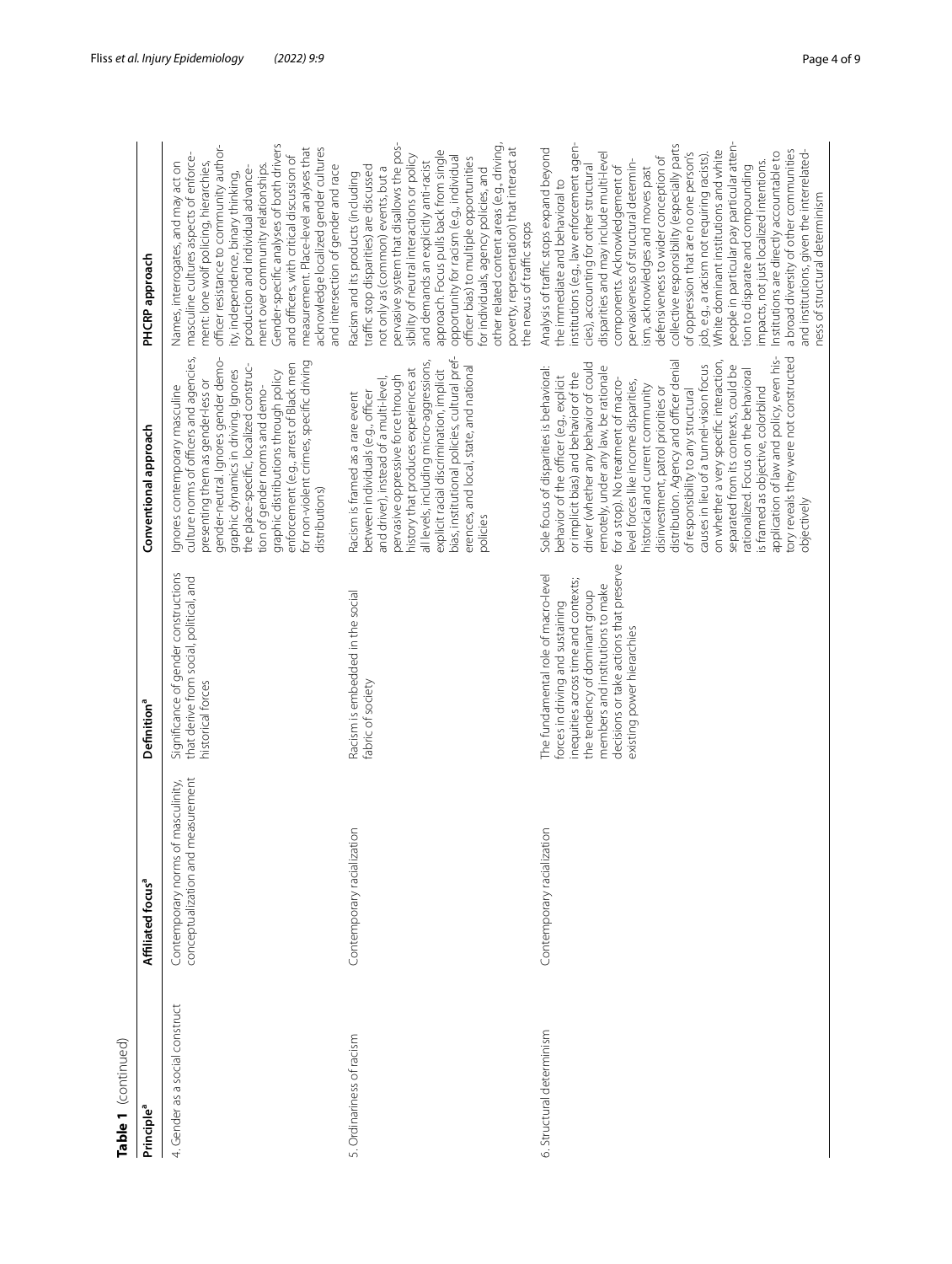| Table 1 (continued)                                      |                               |                                                                                                                                                                            |                                                                                                                                                                                                                                                                                                                                                                                                                                                                                                                                                                                                |                                                                                                                                                                                                                                                                                                                                                                                                                                                                                                                                                                                                                                                                                                                                       |
|----------------------------------------------------------|-------------------------------|----------------------------------------------------------------------------------------------------------------------------------------------------------------------------|------------------------------------------------------------------------------------------------------------------------------------------------------------------------------------------------------------------------------------------------------------------------------------------------------------------------------------------------------------------------------------------------------------------------------------------------------------------------------------------------------------------------------------------------------------------------------------------------|---------------------------------------------------------------------------------------------------------------------------------------------------------------------------------------------------------------------------------------------------------------------------------------------------------------------------------------------------------------------------------------------------------------------------------------------------------------------------------------------------------------------------------------------------------------------------------------------------------------------------------------------------------------------------------------------------------------------------------------|
| Principle <sup>a</sup>                                   | Affiliated focus <sup>a</sup> | Definition <sup>a</sup>                                                                                                                                                    | Conventional approach                                                                                                                                                                                                                                                                                                                                                                                                                                                                                                                                                                          | PHCRP approach                                                                                                                                                                                                                                                                                                                                                                                                                                                                                                                                                                                                                                                                                                                        |
| 7. Social construction of knowledge Knowledge production |                               | The claim that established knowledge<br>within a discipline can be reevaluated<br>using antiracism modes of analysis                                                       | or limitations data generation process.<br>Conventional frameworks are treated<br>(including race-ethnicity and gender<br>data) are all treated as objective with<br>attention given to hidden dynamics<br>data (e.g., court fines and fees, arrest<br>identifiers), associating driving data,<br>Data collected on traffic stop forms<br>uncritically as universal, immutable,<br>and ahistorical, without an origin in<br>known, external meanings. Little<br>aw enforcement administrative<br>time, place, people, or power                                                                 | traffic stops prevent, when did we come<br>now does racism operate now, and how<br>ens. This includes traffic stop questions<br>meant in the past or in different places,<br>Quantitative data, qualitative data, and<br>and how have they changed; what do<br>ike why as many traffic stops occur as<br>ured and who decided that, and what<br>questions like what has race-ethnicity<br>they do, when did those efforts start,<br>to believe this, what is and isn't meas-<br>might anti-racist action operate here<br>mplicit and explicit frameworks that<br>mutable, especially through a power<br>drive meaning are treated as if they<br>have social origins and are socially<br>evidence exists for it; and racism<br>won bne |
| 8. Critical approaches                                   | Knowledge production, action  | develop prejudice and discrimination<br>A social psychological approach to<br>standing of how individual biases<br>develop a comprehensive under-<br>in social interaction | nierarchy and how knowledge does or<br>implications. No consideration of data,<br>tions of shared responsibility, historical<br>does not spread to others or deepen<br>nformation, knowledge, or wisdom<br>ikely separated from any considera-<br>over time. Narratives are simple and<br>doing on part of officers or govern-<br>apples" that are (again, uncritically)<br>uncritically, with little attention to<br>origin, deeper meanings, flaws, or<br>meaning, or possibility of wrong-<br>Knowledge produced is done so<br>ment—excepting perhaps "bad<br>known to be explicitly racist | ostracized and "othered," but welcomed<br>groups. Critical voices from community<br>members and outside agencies are not<br>agencies continually look for places to<br>not just data collected, are considered<br>entirely if damaging to marginalized<br>take improved action or stop action<br>Data, assumptions, knowledge, and<br>but perpetuating racism. Anti-racist<br>esponsibility for not just enforcing,<br>particularly with an anti-racist lens.<br>and integrated. Data not collected<br>Agencies and governments share<br>actions are all examined critically,<br>critically                                                                                                                                           |
|                                                          |                               |                                                                                                                                                                            |                                                                                                                                                                                                                                                                                                                                                                                                                                                                                                                                                                                                |                                                                                                                                                                                                                                                                                                                                                                                                                                                                                                                                                                                                                                                                                                                                       |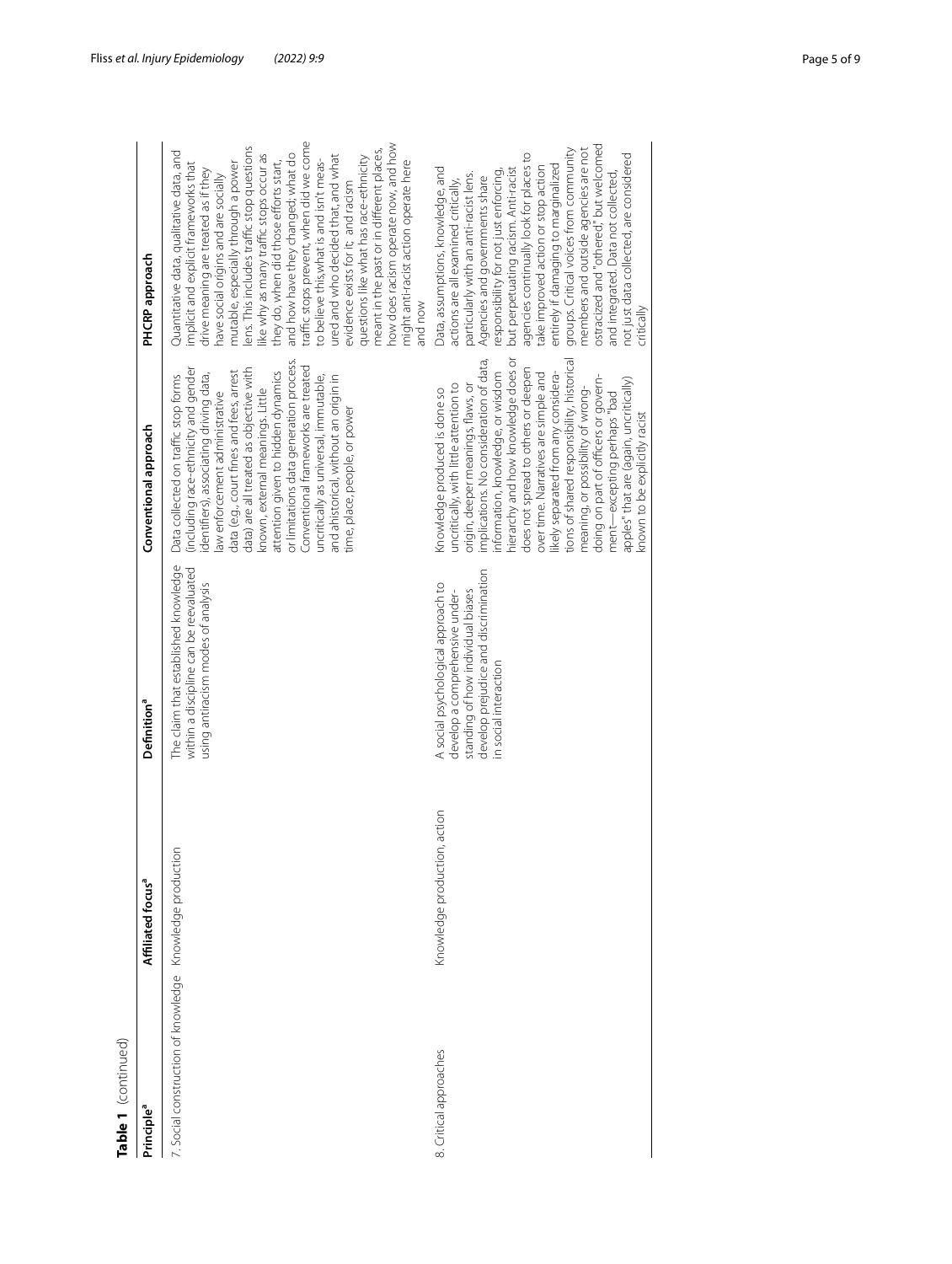| Table 1 (continued)                                                          |                                              |                                                                                                                                                                |                                                                                                                                                                                                                                                                                                                                                                                                                                                                                                                                                                                                                                                                                              |                                                                                                                                                                                                                                                                                                                                                                                                                                                                                                                                                                                                                                                                           |
|------------------------------------------------------------------------------|----------------------------------------------|----------------------------------------------------------------------------------------------------------------------------------------------------------------|----------------------------------------------------------------------------------------------------------------------------------------------------------------------------------------------------------------------------------------------------------------------------------------------------------------------------------------------------------------------------------------------------------------------------------------------------------------------------------------------------------------------------------------------------------------------------------------------------------------------------------------------------------------------------------------------|---------------------------------------------------------------------------------------------------------------------------------------------------------------------------------------------------------------------------------------------------------------------------------------------------------------------------------------------------------------------------------------------------------------------------------------------------------------------------------------------------------------------------------------------------------------------------------------------------------------------------------------------------------------------------|
| Principle <sup>a</sup>                                                       | Affiliated focus <sup>a</sup>                | Definition <sup>a</sup>                                                                                                                                        | Conventional approach                                                                                                                                                                                                                                                                                                                                                                                                                                                                                                                                                                                                                                                                        | PHCRP approach                                                                                                                                                                                                                                                                                                                                                                                                                                                                                                                                                                                                                                                            |
| 9. Intersectionality                                                         | Conceptualization and measurement,<br>action | egories (e.g., race and gender) and the<br>social structures that maintain them<br>approach to co-occurring social cat-<br>The interlocking and multiplicative | on implicit bias training and behavio-<br>dynamics of racism alongside sexism,<br>implicit and explicit suggestions that<br>race and racism operate the same for<br>disparities—e.g., focusing exclusively<br>all people using or ascribed a certain<br>identity / label). Failure to adopt a<br>homophobia, and capitalism-e.g.,<br>multilevel approach to addressing<br>Failure to consider the interacting<br>ral interventions                                                                                                                                                                                                                                                           | components alongside (toxic) masculin-<br>practices. Integrate traffic stop program<br>interventions alongside anti-racist pub-<br>evels of actions, e.g., considering patrol<br>personal, but institutional and cultural<br>lic health interventions in other areas,<br>multi-tiered approach when address-<br>such as overdose and mental health<br>ity cultures and other privileges and<br>ing disparities, considering not only<br>Address white supremacist culture<br>marginalized identities. Act from a<br>patterns and neighboring agency<br>esponse                                                                                                            |
| 10. Disciplinary self-critique                                               | Action                                       | The systematic examination by mem-<br>bers of a discipline of its conventions<br>and impacts on the broader society                                            | tive light (e.g., racist history of policing,<br>tory that paints a discipline in a nega-<br>front. Exceptional stories and counter<br>examples are unwelcomed. History is<br>generally ignored, especially any his-<br>public health, and local government<br>public health, and law enforcement<br>Critical voices in local government,<br>are suppressed in favor of a united<br>social control)                                                                                                                                                                                                                                                                                          | magic alignment. History of intentional<br>Critical voices are esteemed, rewarded,<br>treated as a conveyable skillset, not a<br>are included in required training and<br>discipline are taught with a focus on<br>and unintentional racism within the<br>and developed. Critical frameworks<br>anti-racist action and change                                                                                                                                                                                                                                                                                                                                             |
| 1. Voice                                                                     | Knowledge production, action                 | marginalized persons; privileging the<br>experiential knowledge of outsiders<br>Prioritizing the perspectives of<br>within                                     | determining programs and producing<br>stop programs. Only law enforcement<br>their efficiencies, and the benchmarks<br>perhaps with some minimal account-<br>ability to local government. Marginal-<br>Law enforcement is the sole voice in<br>as the overall norm, driving attention<br>determines whether programs work,<br>'swept under the rug" because they<br>ized population experiences can be<br>away from experiences of marginal-<br>ized groups. Exceptional events are<br>middle-class experiences are taken<br>maintain otherwise effective traffic<br>knowledge about those programs,<br>treated as necessary sacrifices to<br>may be relatively few. White and<br>of success | These communities lead determinations<br>programs with local agencies. The voice<br>populations, non-English speakers, etc.).<br>individuals and communities self-deter-<br>of those who are injured (e.g., by traffic<br>are stopped are prioritized, particularly<br>and policed, or at least co-design stop<br>The stories and experiences (individu-<br>how stop programs operate. In short,<br>of not only how analysis is done, but<br>crashes, assaults, or injuries from the<br>mine how they want to be patrolled<br>ally and collectively) of people who<br>those who are most marginalized<br>(people of color, justice involved<br>ustice system) are held up |
| Columns marked with ( <sup>a</sup> ) are reprinted verbatim from Gilbert and | Ray (2015)                                   |                                                                                                                                                                |                                                                                                                                                                                                                                                                                                                                                                                                                                                                                                                                                                                                                                                                                              |                                                                                                                                                                                                                                                                                                                                                                                                                                                                                                                                                                                                                                                                           |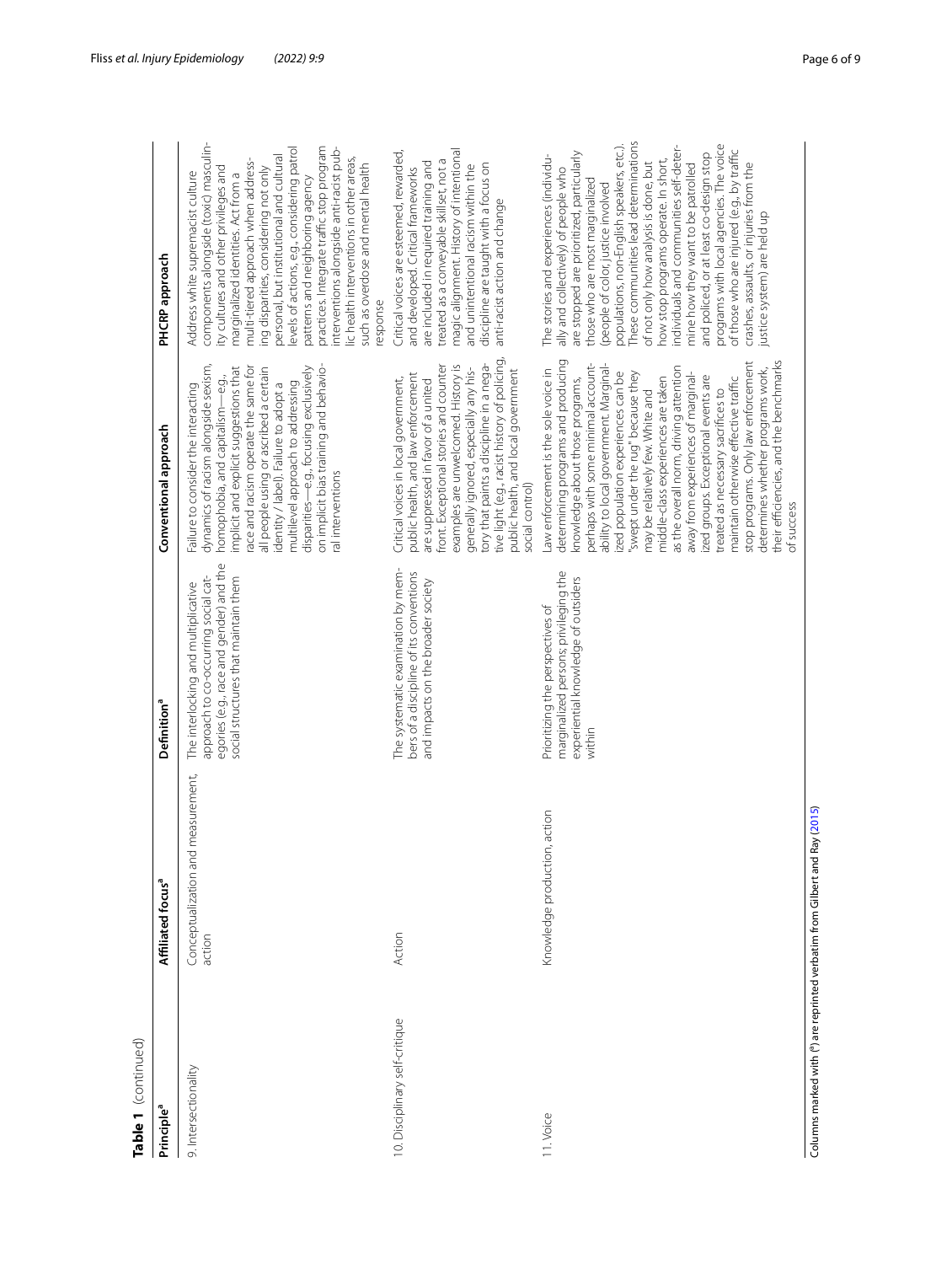

<span id="page-6-0"></span>(Muhammad et al. [2018\)](#page-8-6), and law enforcement "justifiable" homicides of Black men (García et al. [2016\)](#page-7-7).

#### **Applying CRT/PHCRP to traffic stops**

We follow the example from Gilbert and Ray [\(2015](#page-8-5)) by contrasting a conventional interpretation with a PHCRP interpretation for each principle in a tabular format based on literature review, community practice, and known disparities (Table  $1$ ). Themes from the conventional and critical contrasts are combined into a single fgure describing these nested, multi-level dynamics within the unique nexus of traffic stops.

### **Nested, multi‑level, dual‑agent PHCRP framework**  for traffic stops

The conventional and PHCRP principles included in Table [1](#page-2-0) could expand to its own full-length book. However, we believe there is utility in having a more condensed resource that connects the PHCRP framework to the traffic-stop setting visually. The PHCRP framework when expressed tabularly does not convey (1) the nested, multi-level dynamics of people, inter-personal interactions, institutions, and cultures, and (2) does not separate drivers and residents from law enforcement as unique loci for critical analysis, with their interaction being the nexus of the traffic stop. To that end, we built the following visual framework (Fig. [1\)](#page-6-0) to contrast PHCRP and conventional frameworks nested within these multi-level structures, separating law enforcement and driver agents

that meet at the traffic stop nexus. This figure and the PHCRP were used together to critically examine (1) limitations of a traffic stop intervention designed to reduce disparities and save lives (Fliss et al. [2020](#page-7-1)) and (2) issues with accurate measurement of traffic stop disparities (Fliss [2019\)](#page-7-8).

# **Conclusions**

We recommend using PHCRP as a framework to guide more equitable and less unjust traffic stop policies and public health/law enforcement collaborations. We acknowledge PHCRP may be uncritically applied; its application is not automatic approval for interventions without leadership from disparately impacted communities. In contrast, a truly critical framework must contend with the possibility that few to no aspects of traffic stop programs may be equitable under the PHCRP. However, given training in PHCRP, communities, public health, and law enforcement may co-design traffic stop injury prevention programs that are tightly limited by anti-racist ethics, efficient and effective in application, and serve to deepen community trust instead of endangering it. Whether this is overly idealistic or can be done in practice is yet to be determined.

One way we have attempted to grapple with the application of PHCRP is to map it to dual-agent, nested traffc stop dynamics. While this diagram captures some nuances that the tabular form does not and may be useful as a blank template in group brainstorming sessions, it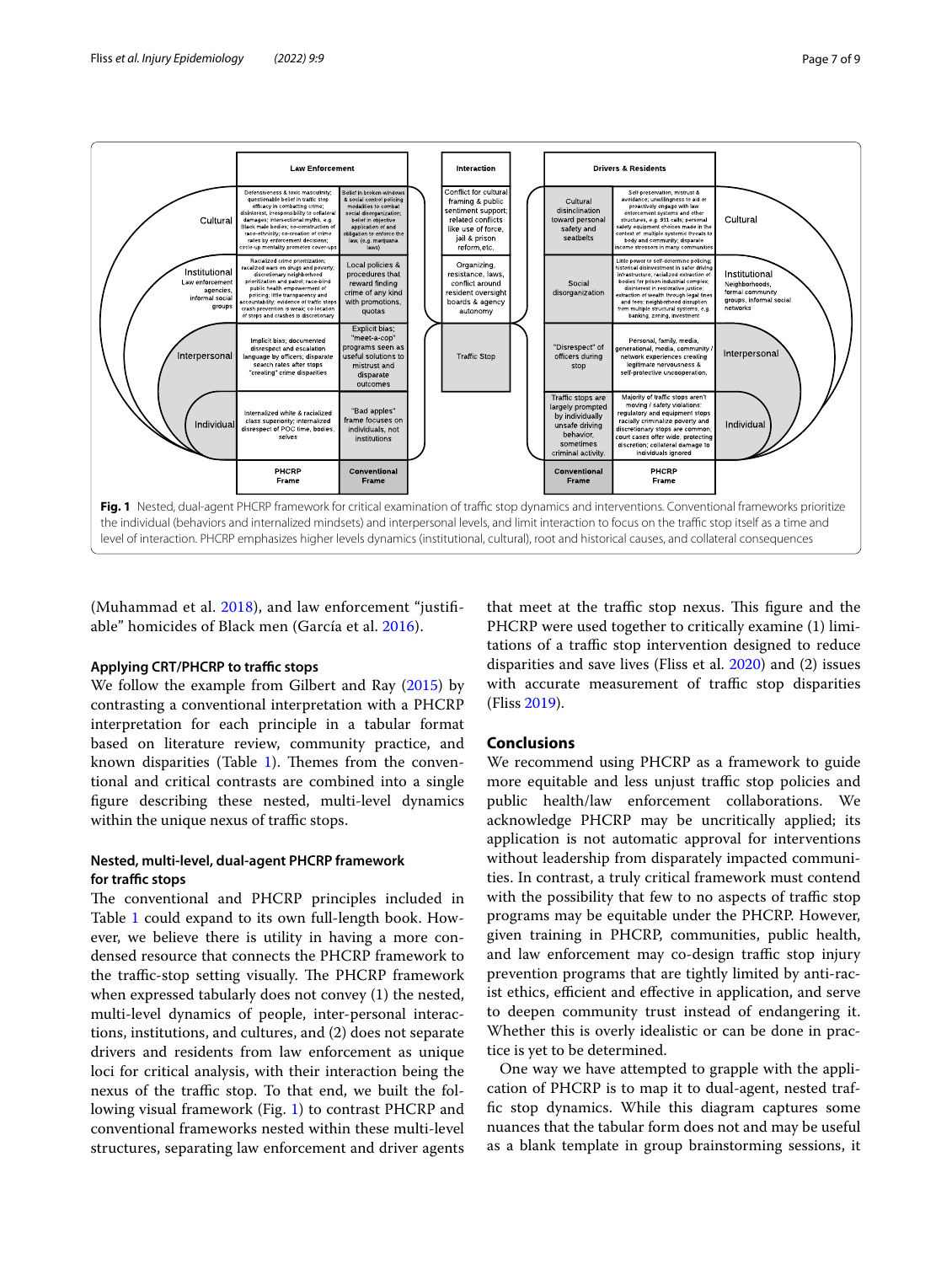does not provide the same principle-specifc contrasts as the full table. Researchers in other injury epidemiology settings may fnd utility in building diagrams that suit their research settings.

Both frameworks beneft from considering time in short (years) and longer (decades or centuries) scales. As acknowledged in the "the social construction of knowledge" principle, individual race-ethnicity is often tacitly used as a proxy for (or removed from) structural, historical, multi-generational racism and discrimination (VanderWeele and Robinson [2014\)](#page-8-7). Frameworks such as PHCRP can help disentangle model variables by separating time and multi-level, structural phenomena such as racism. Sequencing important traffic stop related moments in time in the short term (e.g., pre-stop, stop, potential citation, potential search, potential arrest or use of force, etc.) and longer epochs (origins and historical milestones of policing and traffic stop enforcement) further separate those constructs.

We aspire to continual anti-racist learning and fnd PHCRP a useful framework for those efforts. Considering PHCRP principles under a multi-level framework of people, institutions, and culture may provide additional opportunities for refection when applied to injury epidemiology related events such as traffic crashes and stops. We look forward to reading of its use in other injury epidemiology topics.

#### **Abbreviations**

CRT: Critical race theory; BIPOC: Black, indigenous, and people of color; PHCRP: Public health critical race praxis; PISB: People's Institute for Survival and Beyond.

#### **Acknowledgements**

We acknowledge the support of the Orange County Bias-Free Policing Task Force, the Fayetteville Police Department, and the Southern Coalition for Social Justice for their work on these topics. We further acknowledge the late Steve Wing, PhD, professor of epidemiology at UNC Chapel Hill, for his initial guidance and advising on this project.

#### **Authors' contributions**

MDF completed this work as part of his PhD dissertation in epidemiology, including project conception, all analysis, and primary manuscript authorship. Co-authors FRB, PD, SWM, CP, and WR read, provided edits, and approved the dissertation and fnal manuscript. All authors read and approved the fnal manuscript.

#### **Funding**

The associated multi-year dissertation research was unfunded except for a small one-time stipend to summarize the preliminary results in a more lay-readable format for the Fayetteville Police Department. That funding was provided by the Southern Coalition for Social Justice. Dr. Whitney Robinson is funded by National Institute of Minority Health and Health Disparities (NIMHD) of the National Institutes of Health (NIH) under award number NIH-R01MD01168, National Institutes of Health under award K01CA172717-01, and Carolina Community Network II Cancer Health Disparities Pilot Grant. Dr. Marshall is partly supported by an Injury Control Research Center award (R49-CE003092) from the Centers for Disease Control and Prevention (CDC),

National Center for Injury Prevention and Control. The fndings and conclusions in this publication are those of the authors and do not necessarily represent the views of the CDC.

#### **Availability of data and materials**

Not applicable.

#### **Declarations**

#### **Ethics approval and consent to participate**

This commentary does not include any data but was accessory to a dissertation on traffic stop disparities using only de-identified, administrative, secondary data collection. The project's ethics were reviewed and approved, and found to be exempt under UNC IRB #18-2186.

#### **Consent for publication** Not applicable.

#### **Competing interests**

The authors declare that they have no competing interests.

#### **Author details**

<sup>1</sup> Injury Prevention Research Center, University of North Carolina, CVS Plaza, Suite 500 CB# 7505, 137 E Franklin St., Chapel Hill, NC 27599, USA. <sup>2</sup> Department of Political Science, University of North Carolina, 235 E Cameron Ave, Chapel Hill, NC 27514, USA.<sup>3</sup> Department of Geography, University of North Carolina, Carolina Hall, CB# 3220, Chapel Hill, NC 27599, USA. <sup>4</sup>Carolina Population Center, University of North Carolina, 123 W Franklin St, Chapel Hill, NC 27516, USA.<sup>5</sup> Department of Epidemiology, University of North Carolina, 170 Rosenau Hall, CB #7400 | 135 Dauer Drive, Chapel Hill, NC 27599, USA. <sup>6</sup>Injury Prevention Research Center, University of North Carolina, Chapel Hill, NC, USA. 7 Department of Obstetrics and Gynecology, Duke University, 40 Duke Medicine Circle Clinic 1J, Durham, NC 27710, USA.

# Received: 11 January 2022 Accepted: 11 March 2022

#### **References**

- <span id="page-7-6"></span>Adanu EK, Smith R, Powell L, Jones S. Multilevel analysis of the role of human factors in regional disparities in crash outcomes. Accid Anal Prev. 2017;109:10–7. [https://doi.org/10.1016/j.aap.2017.09.022.](https://doi.org/10.1016/j.aap.2017.09.022)
- <span id="page-7-0"></span>Conner M. Traffic justice: achieving effective and equitable traffic enforcement in the age of vision zero. Fordham Urb LJ. 2017;44:969.
- <span id="page-7-4"></span>Diez R. A glossary for multilevel analysis. J Epidemiol Community Health. 2002;56(8):588.
- <span id="page-7-8"></span>Fliss MD. Racial disparities in law enforcement traffic stops: measurement, interpretation, and intervention possibilities. 2019. [http://libproxy.lib.unc.](http://libproxy.lib.unc.edu/login?url=https://search-proquest-com.libproxy.lib.unc.edu/docview/2296129541?accountid=14244) edu/login?url=[https://search-proquest-com.libproxy.lib.unc.edu/docvi](http://libproxy.lib.unc.edu/login?url=https://search-proquest-com.libproxy.lib.unc.edu/docview/2296129541?accountid=14244) [ew/2296129541?accountid](http://libproxy.lib.unc.edu/login?url=https://search-proquest-com.libproxy.lib.unc.edu/docview/2296129541?accountid=14244)=14244.
- <span id="page-7-1"></span>Fliss MD, Baumgartner F, Delamater P, Marshall S, Poole C, Robinson W. Reprioritizing traffic stops to reduce motor vehicle crash outcomes and racial disparities. Inj Epidemiol. 2020;7(1):3. [https://doi.org/10.1186/](https://doi.org/10.1186/s40621-019-0227-6) [s40621-019-0227-6.](https://doi.org/10.1186/s40621-019-0227-6)
- <span id="page-7-3"></span>Ford CL, Airhihenbuwa CO. Critical race theory, race equity, and public health: toward antiracism praxis. Am J Public Health. 2010;100(supplement 1):S30–5.
- <span id="page-7-2"></span>Ford CL, Airhihenbuwa CO. Commentary: just what is critical race theory and what's it doing in a progressive feld like public health? Ethn Dis. 2018;28(Supp 1):223. [https://doi.org/10.18865/ed.28.S1.223.](https://doi.org/10.18865/ed.28.S1.223)
- <span id="page-7-7"></span>García JJ, Gee GC, Jones M. A critical race theory analysis of public park features in latino immigrant neighborhoods. Bois Rev Soc Sci Res Race. 2016;13(02):397–411. [https://doi.org/10.1017/S1742058X16000187.](https://doi.org/10.1017/S1742058X16000187)
- <span id="page-7-5"></span>Gee GC. A multilevel analysis of the relationship between institutional and individual racial discrimination and health status. Am J Public Health. 2008;98:S48–56.